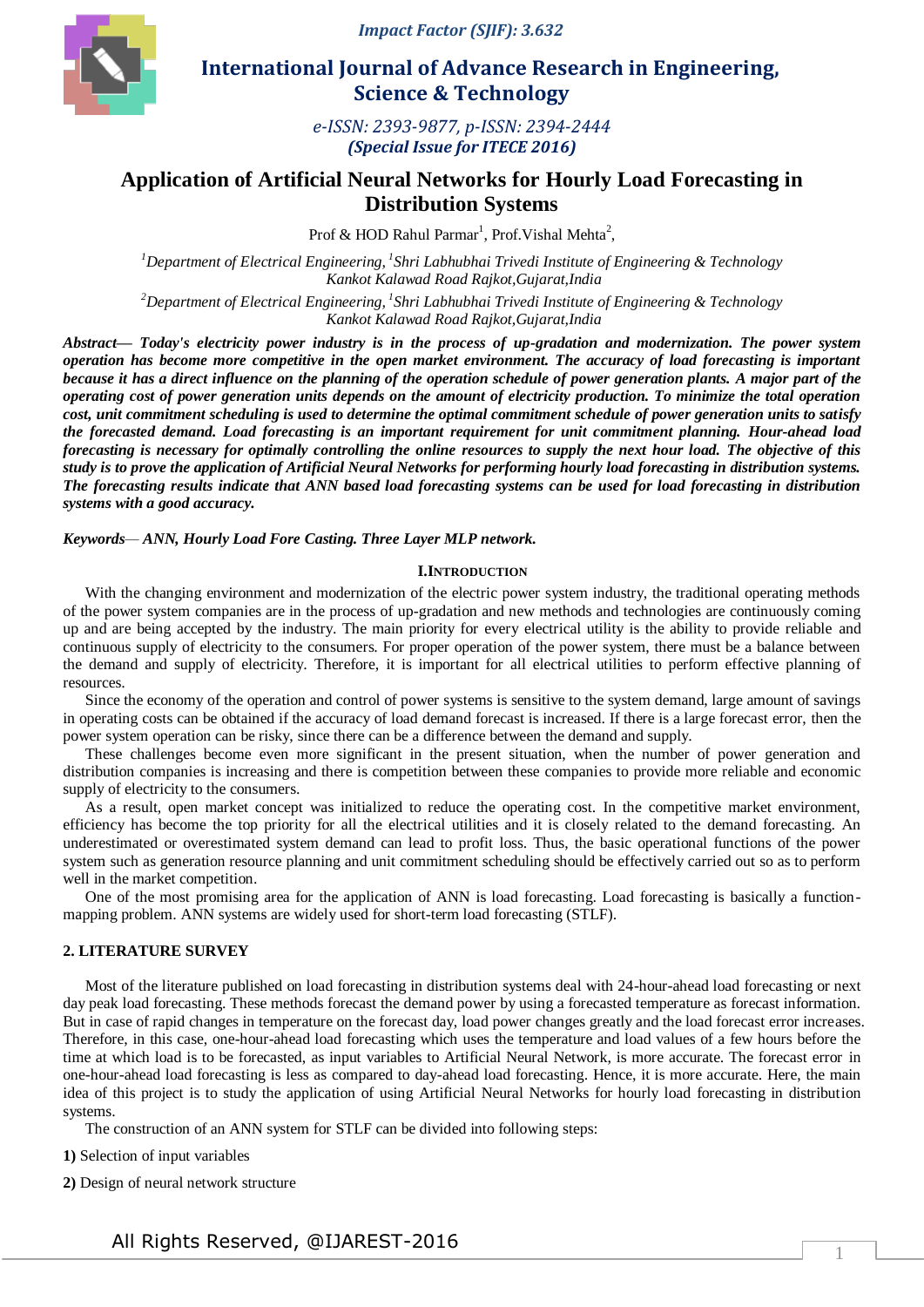**3)** Collection and modification of training data

- **4)** Training of the designed network
- **5)** Validation of the trained network

 This chapter aims to provide detailed explanation of the ANN-based model design to perform hourly load forecasting for the Western Farmers Electric Cooperative (WFEC) electric utility.

### **2.1 SYSTEM DEMAND ANALYSIS**

The first step in designing any load forecasting model is to study the load characteristics such as periodicity and trends by analyzing the previous load records. In this study, load analysis is performed on load records from the year 2004 for the western farmers electric cooperative, which is an electricity utility established in Oklahoma, USA to meet the needs of Altus Air Force Base and various other establishments.. According to the record, the yearly maximum load was observed in the first week of August with a load value of 1216 MW. The yearly minimum load was in the last week of April with a load value of 440 MW. Other smaller peaks were recorded in summer from mid-July to the end of August. The daily average demand consumption was also high for a few weeks in the winter season. The system average demand consumption for the year 2004 was 704 MW. Figure 2.1 shows the load characteristics of two parts of load data during the summer season (7/12–7/18) and winter season (1/19–1/25), starting from Monday.



#### **2.2 Network Structure Design**

In this study, a forward approach is used to test for the proper number of hidden neurons. The method is started by first setting the estimated optimal number of hidden neurons by using the following equation:

Number of hidden neurons = **…………………………………… (1.1)**

 The number of hidden neurons is then gradually increased by one. Each of the time, the model is trained and then the forecasting error from the testing data set is recorded for comparison. The proper number of hidden units is selected from the case in which the forecasting error is minimum. The mean absolute percentage error for a test data set is calculated by applying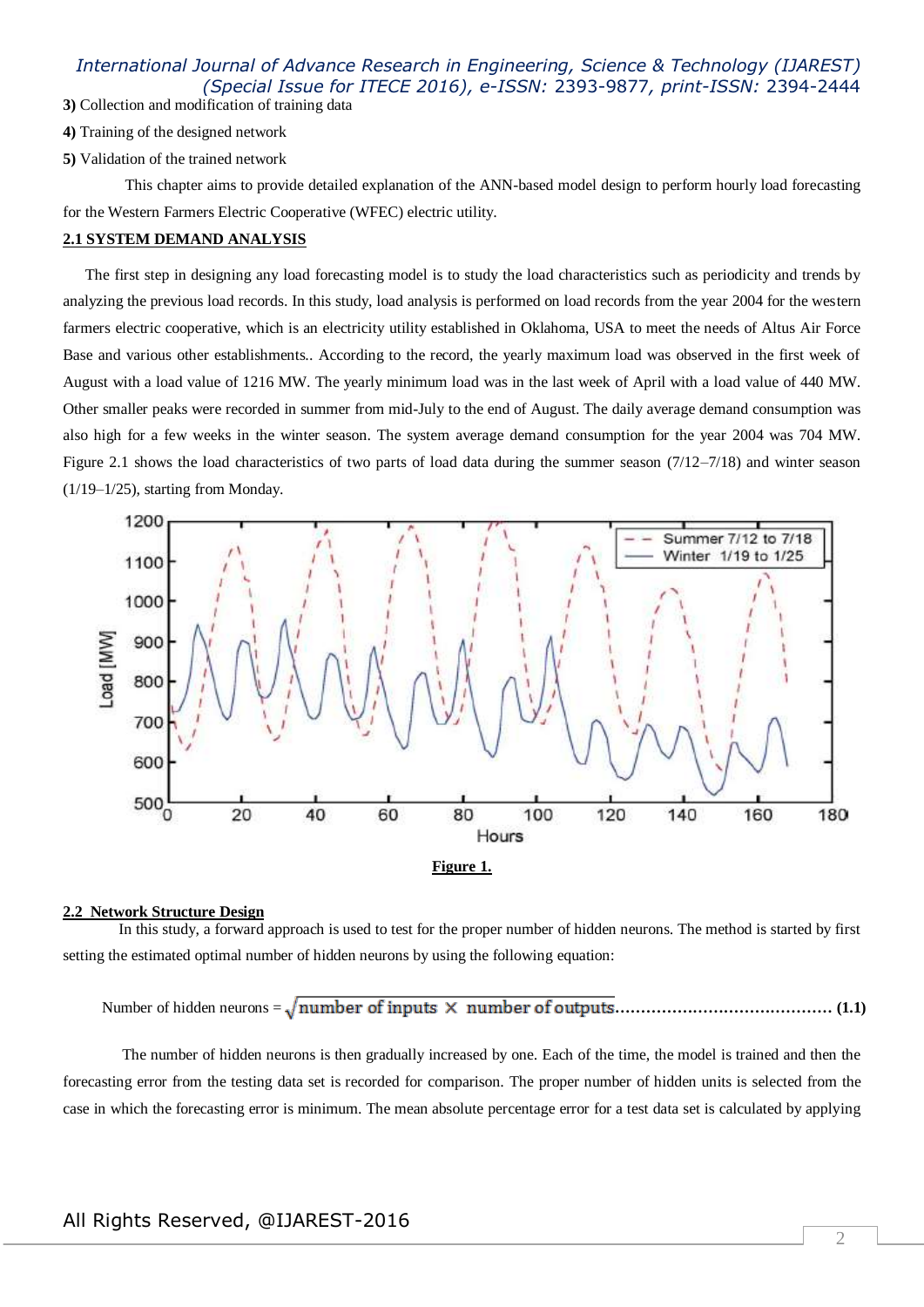this method as shown in table 2.1. It can be seen that on increasing the number of neurons first the error decreases and becomes minimum for four neurons and after that it starts increasing. This is because if there are too many hidden neurons, the network will start to memorize the data in the training set and will begin to lose its generalization property, and therefore the network will not be able to perform well for other load patterns. The optimal number of hidden units is selected as the point before such a condition is observed. Thus, the optimal number of hidden neurons is selected to be four in this study.

| <b>Number of hidden neurons</b> | Mean absolute percentage error |
|---------------------------------|--------------------------------|
|                                 | 2.065                          |
|                                 | 1.6475                         |
|                                 | 1.26                           |
|                                 | 1.58                           |

*Table 1. Variation of Mean absolute percentage error with no. of hidden neurons.*

$$
f(x)=\tanh(kx)=\frac{e^{kx}-e^{-kx}}{e^{kx}+e^{-kx}}
$$
 (1.2)

The exact shape of the sigmoid function has a little effect on the network performance, but it may have a strong effect on the training speed. The hyperbolic tangent function as given in equation 2.2 is selected as the activation function for hidden units in this study. The function is shown in figure 1.2.



*Figure 2. Activation function of hidden units*

 A linear function can be selected as the activation function for the output neurons. Since it is given that a nonlinear function is used in the hidden layer, the output generated by the sigmoid function at the output layer will be close to the output obtained for the case when a linear function is used. The difference between both the cases is just the resources needed in the calculation process. It has been set as a default in the program to use a linear output activation function in order to reduce the calculation resources.

 Thus, an optimal final structure of the ANN system has now been selected after a long procedure of proper observations and calculations and is shown in figure 1.3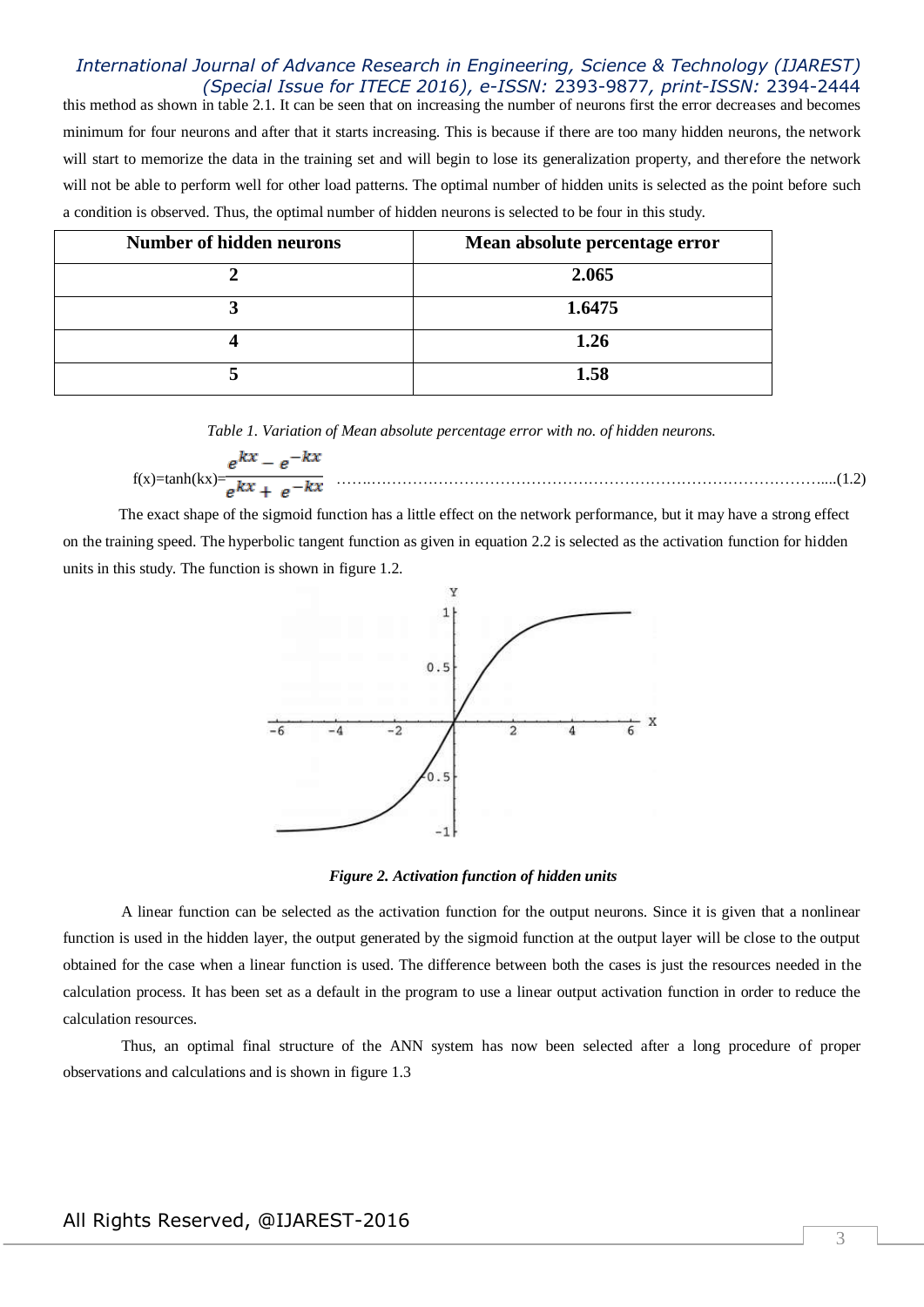When the activation function is chosen to be a sigmoid function, the following two identities can be applied to

calculate the derivative:

Logistic 
$$
f(x) = \frac{1}{1 + e^{-kx}} \Rightarrow f'(x) = k
$$
.  $f(x) \cdot [1 - f(x)]$ .................(1.2)  
Hyperbolic tangent  $f(x) = \frac{e^{kx} - e^{-kx}}{e^{kx} + e^{-kx}} = \tanh(kx) \Rightarrow$ 

$$
f'(x) = \left[1 - (f(x))^2\right] \dots (1.3)
$$

 There are two ways to present the training samples. If the weights are updated every time each single pattern is presented to the network, the learning is said to be incremental or pattern learning. Because of the fact that the purpose of ANN learning is to reduce the average error over the entire training set, there is another learning method that is more effective. In this method, all the training data is processed at the same time, and then the weights are adjusted according to the average error of the entire training set. This method of learning is known as the batch learning. One complete set of the entire training data is known as an epoch.



*Figgure.3 Final Structure of the ANN system*

#### **2.3 Selection of training period**

 Training is the process by which the network parameters, i.e., the weights and bias values, are determined. This is done to find out the relationship between the inputs and the target outputs which are based on a set of examples called the training set. Therefore, it is necessary, that the training data set should cover wide ranges of input patterns, that will sufficiently teach the model to identify the relations among the input and output values. The ANNSTLF system is trained with the help of supervised learning method.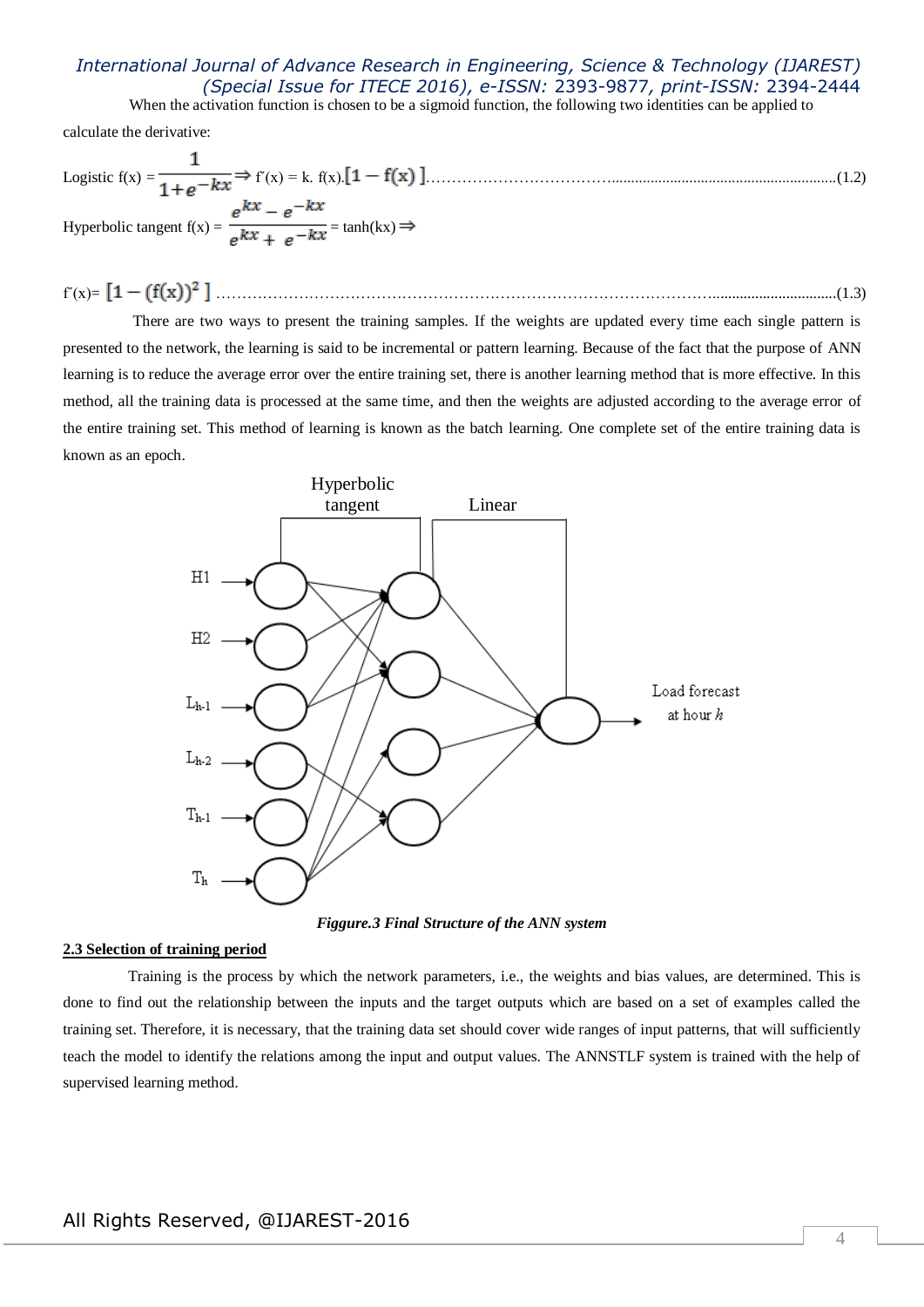

*Figure 4. Moving window data collection with 2 weeks and 3 years training* **3 HOURLY LOAD FORECAST ANALYSIS USING ANN** 

#### **3.1 LOAD FORECASTING RESULTS**

In this study, hourly load forecast analysis of the load data from the WFEC (western farmers electric cooperative) in Oklahoma, USA is performed on the day of 18 August, 2005 [8]. Load for all the 24 hours of the day is forecasted. In this study, load forecast analysis using ANN is done using MATLAB. To forecast load for each hour, first we have to train the ANN. For training, a two week-three year window covering 10 weeks of current load pattern (two weeks from current year and eight weeks from the past two years) is taken. Thus, the ANN system is trained with 10 previous similar patterns for each hour, i.e., a total of  $24 \times 10 = 240$  load patterns for a particular day. After training, the input data pattern for the hour at which load is to be forecasted is fed into the ANN and the output is noted down. The forecasted load is then compared with the actual load. The comparison is illustrated in table 3.1. The percentage error for each hour, MPE (mean percentage error) and MAPE (mean absolute percentage error) for the full day are also calculated by applying the following equations:



*Figure 5. Comparison between actual and forecasted loads for 18 Aug, 2015.*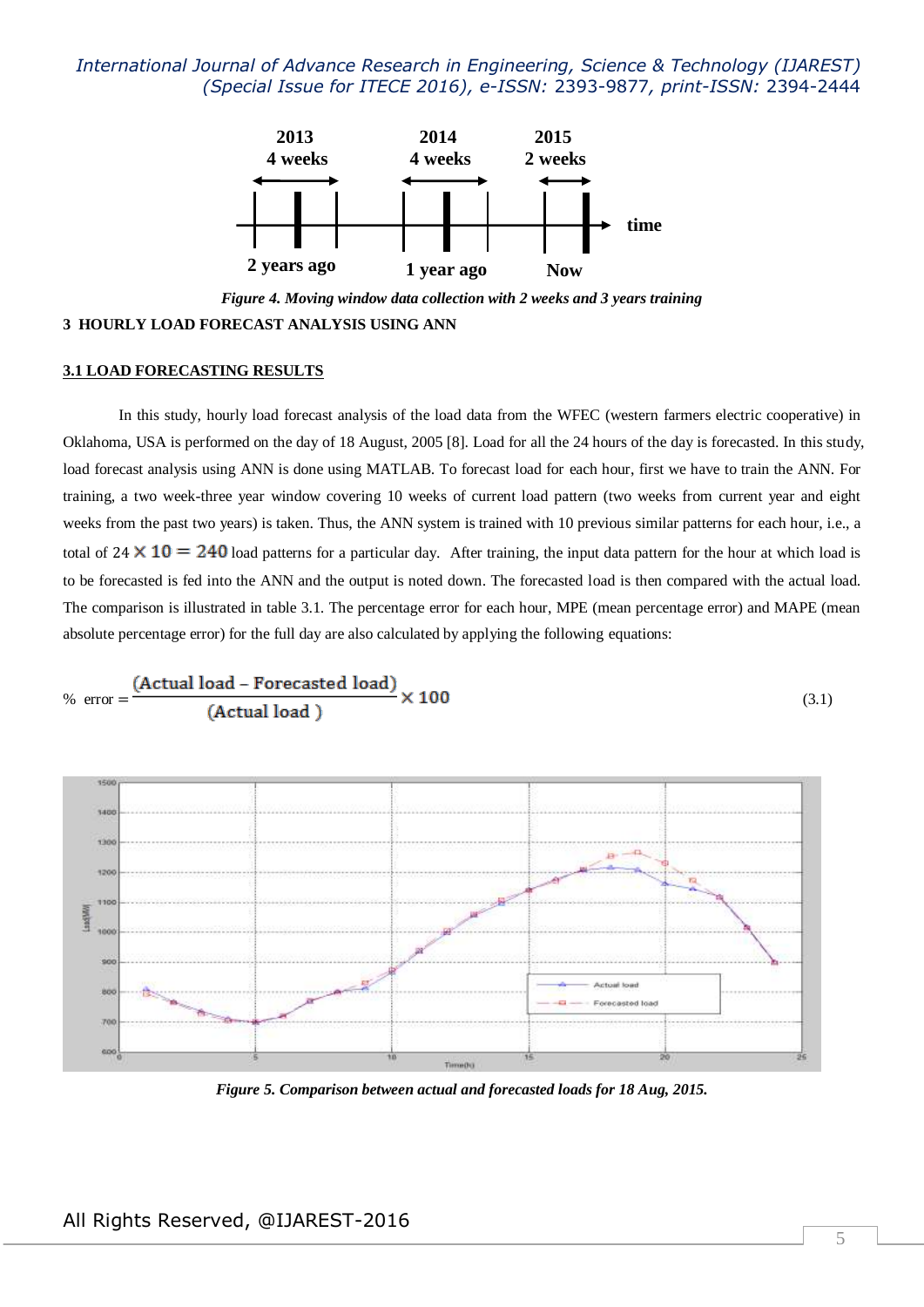

*Figure 5. Plot of |% Error| vs Time(h) for Hourly Load Forecasting on 18 Aug, 2015*

### **CONCLUSION**

 The accuracy of load forecasting has a strong influence on the operating cost of all the electric utilities involved in power generation planning. There is a nonlinear relationship between the load affecting variables and the actual load demand. The Artificial Neural Networks have shown good results for solving difficult nonlinear problems. This project describes the steps to develop an ANN model for hourly load forecasting in distribution systems. The ANN model used in this project is constructed by using a Multi-Layer-Perceptron (MLP) network with only one hidden layer. The model uses the past load and weather data as inputs. The load forecasting results on actual system load data were found to be of good accuracy and this encourages the use of ANN based systems for hourly load forecasting in distribution systems. ANN based short-term load forecasting systems are being widely used today in the power system industry.

### **REFERENCES**

[1] K. Methaprayoon, W. J. Lee, S. Rasmiddatta, J. R. Liao, R. J. Ross, "Multistage Artificial Neural Network Short-Term Load Forecasting Engine With Front-End Weather Forecast," *IEEE Trans. Ind. Appl.*, vol. 43, no. 6, pp. 1410–1416, Dec. 2007. [2] Shu Fan, Luonan Chen, Wei-Jen Lee, "Short-Term Load Forecasting Using Comprehensive Combination Based on Multimeteorological Information," *IEEE Trans. Ind. Appl.*, vol. 45, no. 4, pp. 1460–1466, Aug. 2009.

[3] J.W. Tayor and R. Buizza, "Neural network load forecasting with weather ensemble predictions," *IEEE Trans. Power Syst.*, vol. 17, no. 3, pp. 626–632, Aug. 2002.

[4] T. Senjyu, H. Takara, K. Uezato, T. Funabashi, "One-Hour-Ahead Load Forecasting Using Neural Network," *IEEE Trans. Power Syst.*, vol. 17, no. 1, pp. 113–118, Feb. 2002.

[5] H. S. Hippert, C. E. Pedreira and R. Castro, "Neural networks for short-term load forecasting: A review and evaluation," *IEEE Trans. Power Syst.*, vol. 16, no. 1, pp. 44–55, Feb. 2001.

[6] H. Mori and A. Yuihara, "Deterministic Annealing Clustering for ANN-Based Short-Term Load Forecasting," *IEEE Trans. Power Syst.*, vol. 16, no. 3, pp. 545–551, Aug. 2001.

[7] S. S. Haykin, "Neural networks: a comprehensive foundation", 2nd Edition, Prentice